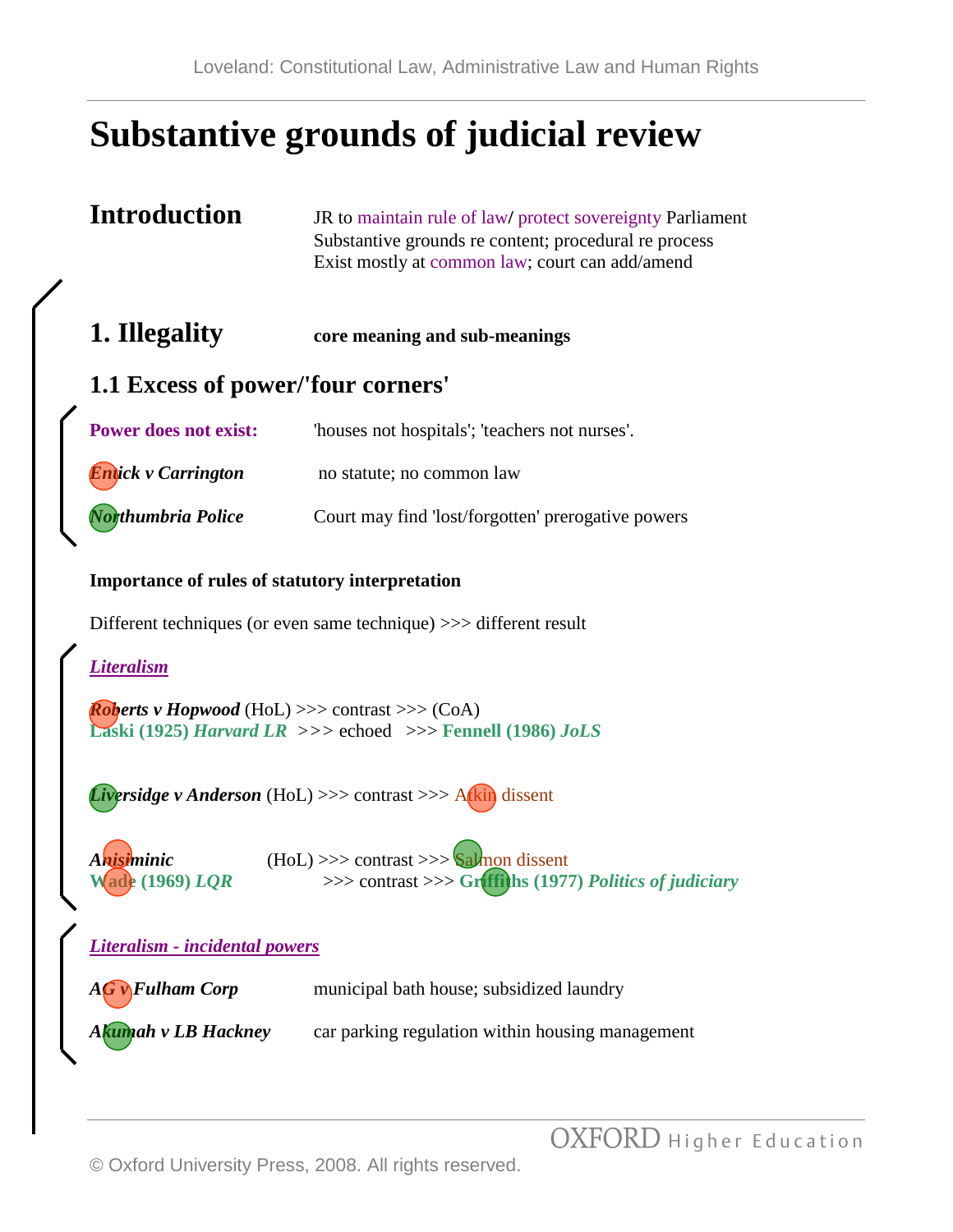*Golden rule* 

*Padfield v MAFF* (HoL) >>> contrast >>> Morris dissent

### **1.2 Improper purpose**

*Congreve v Home Office* tv licence increase

# **1.3 Non-delegation**

| Ellis v Dubowski<br><b>Allingham v Min of Ag<br/>Barnra v NDLB</b> | movie licensing<br>delagatus non potest delgare (!)<br>administrative convenience cannot justify |
|--------------------------------------------------------------------|--------------------------------------------------------------------------------------------------|
| Carltona                                                           | different considerations for Minister; alter ego principle                                       |

**1.4 No fettering >>> estoppel**

*British Oxygen v DoT Hulkin v Min of Ag* not if ultra vires *Lever Finance* ok if intra vires *Western Fish* maybe if intra vires

**1.5 Directly effective EC law statutory source for JR > unusual**

**Autonomous effect EC law** or **ECA 1972 s.2-3**; Treaty articles/secondary legislation

Only situation where JR invoked 'against Parliament' >>>> *Factor tame 2* 

## **1.6 Convention rights statutory source for JR > unusual**

Breach convention right triggers

| a) 'Re-interpretation'            | per s.3 | if statutory power; or |
|-----------------------------------|---------|------------------------|
| b) Declaration of incompatibility | per s.4 | if statutory power; or |
| c) Develop common law             | per s.6 | if common law issue    |

OXFORD Higher Education

© Oxford University Press, 2008. All rights reserved.